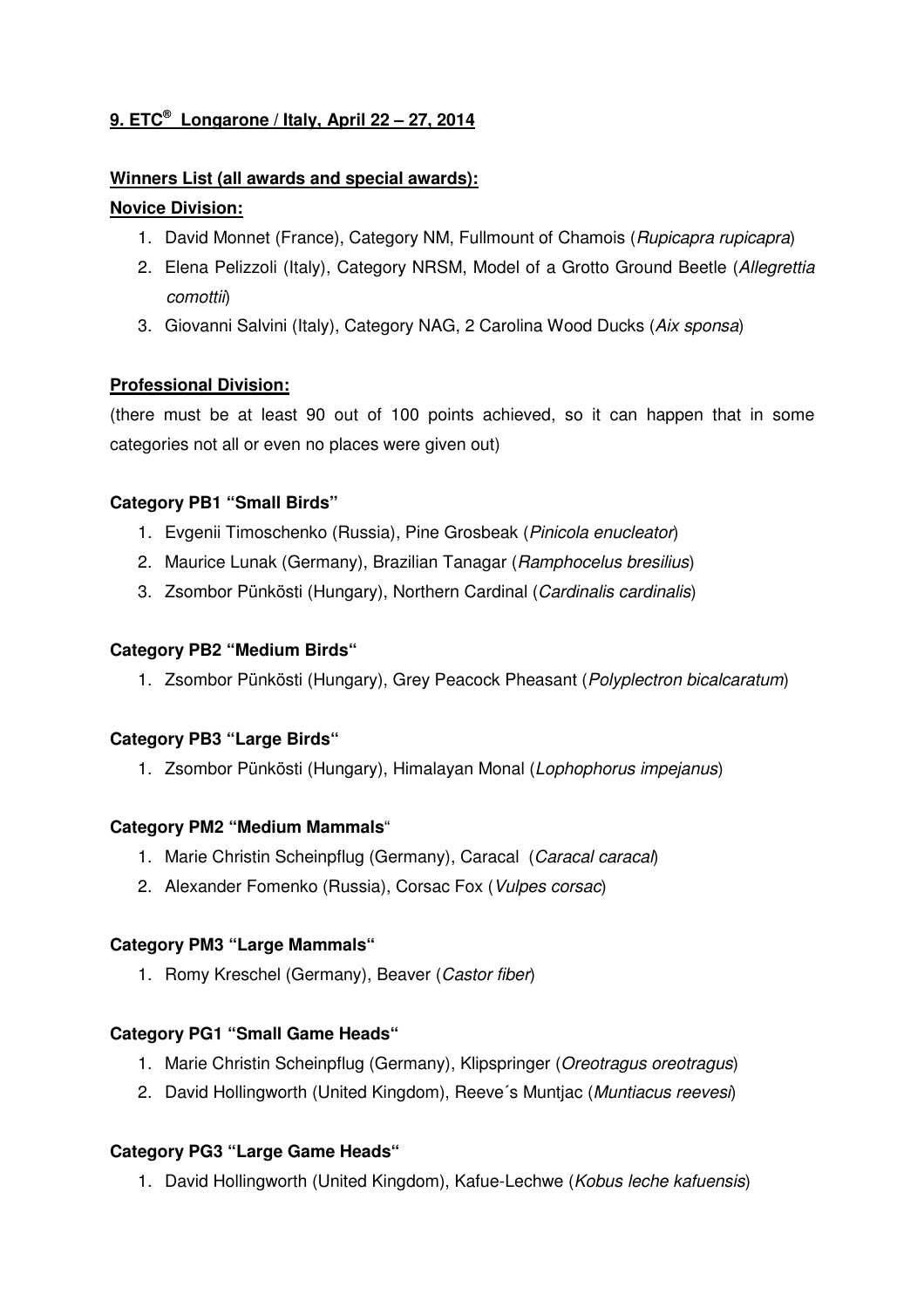2. Mieke De Leeuw (Belgium), Pony (Equus ferus caballus)

## **Category PF2 "Large Fishes"**

1. Christopher Carlotti (Italy), Largemouth Bass (Micropterus salmoides)

### **Category PRA1 "Reptiles/Amphibians"**

1. Jan Panniger (Germany), Fire Salamander (Salamandra salamandra)

#### **Category PRSM "Reconstructions/Scientific Models"**

1. Igor Solovev (Russia), House Mouse (Mus musculus domesticus) (Skinless Mount)

### **Master Division (Best of Europe Titles):**

(there must be at least 90 out of 100 points achieved, so it can happen that in some categories not all or even no titles were given out)

### **Birds**

| "Best of Europe"<br>"Second of Europe"<br>"Third of Europe" | Peter Spannenburg (Netherlands), Common Firecrest (Regulus<br><i>ignicapillus</i> )<br>Robert Stein (Germany), Burrowing Parakeet (Cyanoliseus p.<br>patagonus)<br>Mark Buhagiar (Malta), Mallard (Anas platyrhynchos) |                  |                                                              |
|-------------------------------------------------------------|------------------------------------------------------------------------------------------------------------------------------------------------------------------------------------------------------------------------|------------------|--------------------------------------------------------------|
|                                                             |                                                                                                                                                                                                                        | <b>Mammals</b>   |                                                              |
|                                                             |                                                                                                                                                                                                                        | "Best of Europe" | Jan Panniger (Germany), White-faced Saki (Pithecia pithecia) |
| "Second of Europe"                                          | Daniel Salzer (Germany), Lynx (Lynx lynx)                                                                                                                                                                              |                  |                                                              |
| "Third of Europe"                                           | Maurice Bouten (Netherlands), Bengal Tiger                                                                                                                                                                             |                  |                                                              |
|                                                             | (Panthera tigris tigris)                                                                                                                                                                                               |                  |                                                              |
| <b>Game Heads</b>                                           |                                                                                                                                                                                                                        |                  |                                                              |
| "Best of Europe"                                            | Leopold Gerdej (Slovenia), Wild Boar (Sus scrofa)                                                                                                                                                                      |                  |                                                              |
| <b>Fishes</b>                                               |                                                                                                                                                                                                                        |                  |                                                              |
| "Best of Europe"                                            | Michael Witzke (Germany), Bristle-nose Catfish                                                                                                                                                                         |                  |                                                              |
|                                                             | (Ancistrus sp.)                                                                                                                                                                                                        |                  |                                                              |
| <b>Reproductions</b>                                        |                                                                                                                                                                                                                        |                  |                                                              |
| "Best of Europe"                                            | Bo Wessmann (Sweden), Black Goby (Gobius niger)                                                                                                                                                                        |                  |                                                              |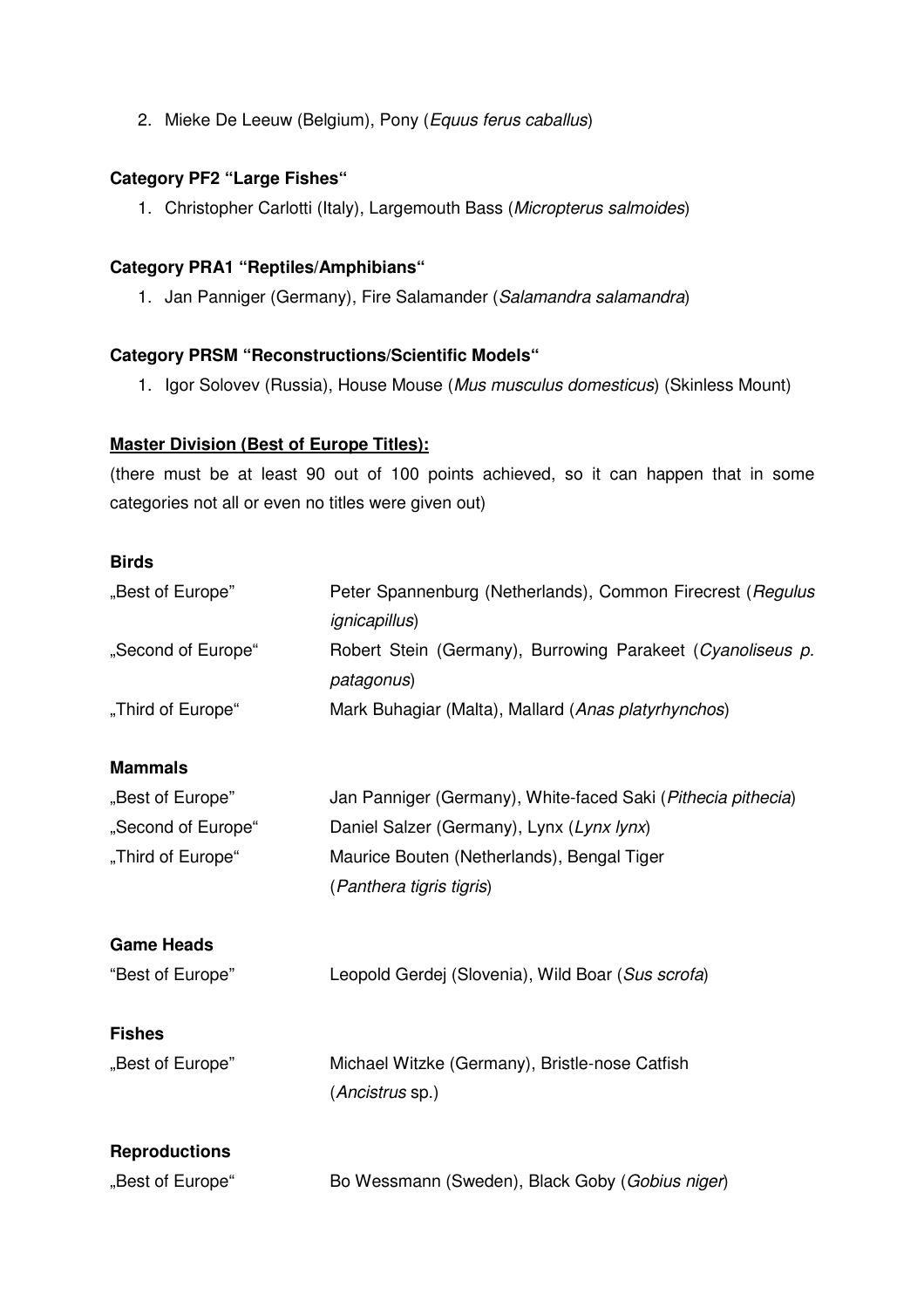## **Collective Artists Division:**

- 1. Lázló Bagó (Hungary) / Erling Mørch (Danmark), Snow Leopard (Panthera uncia)
- 2. Zsombor Pünkösti (Hungary) / Dominik Speleman (Danmark), Kestrel + Yellow necked Mouse (Falco tinnunculus + Apodemus flavicollis)
- 3. Roland Kaiser (Germany) / Brian Philipsen (Danmark), Peregrine Falcon (Falco peregrinus)

## **Division of Excellence:**

- 1. Matthias Fahrni (Switzerland), Stickleback + Belica + Gudgeon Skinmounts (Gasterosteus aculeatus + Leucaspius delineatus + Gobio gobio)
- 2. Maurice Bouten (Netherlands), Roe Deer Gamehead (Capreolus capreolus)
- 3. Marco Fischer (Germany), Indian Collared Scops Owl (Otus bakkamonea)

## **Winners Special Awards:**

**Novice Award** (Sponsor Firma Bouten & Zoon, Netherlands)

- 1. David Monnet (France), Fullmount Chamois (Rupicapra rupicapra)
- 2. Elena Pelizzoli (Italy), Model of a Grotto Ground Beetle (Allegrettia comottii)
- 3. Giovanni Salvini (Italy), Animal Group 2 Carolina Wood Ducks (Aix sponsa)

## **VNPS Award** (Sponsor VNPS, Switzerland)

Judith van Schendel (Netherlands), Buzzard with prey (Squirrel) (Buteo buteo, Sciurus vulgaris) – Professional Division

**Reconstruction Award** (Sponsor Fondazione Museo Cappeller, Italy) Mariantonietta Dell'Agnese / Riccardo Miolo (Italy), Moa (Dinornis maximus) (Reconstruction) – Collective Artists Division

**Most Expressive Pose Award** (Sponsor Finnish Taxidermy Association, Finland) Zsombor Pünkösti (Hungary), Grey Peacock Pheasant (Polyplectron bicalcaratum) –

Professional Division

**Best Design Award** (Sponsor Natural History Museum of Salzkammergut, Stefan Gratzer, Austria)

Abdullah Al Mamun Raihan / Aminul Islam Islam (Bangladesh), 2 Waxwings (Bombycilla garrulus) – Novice Division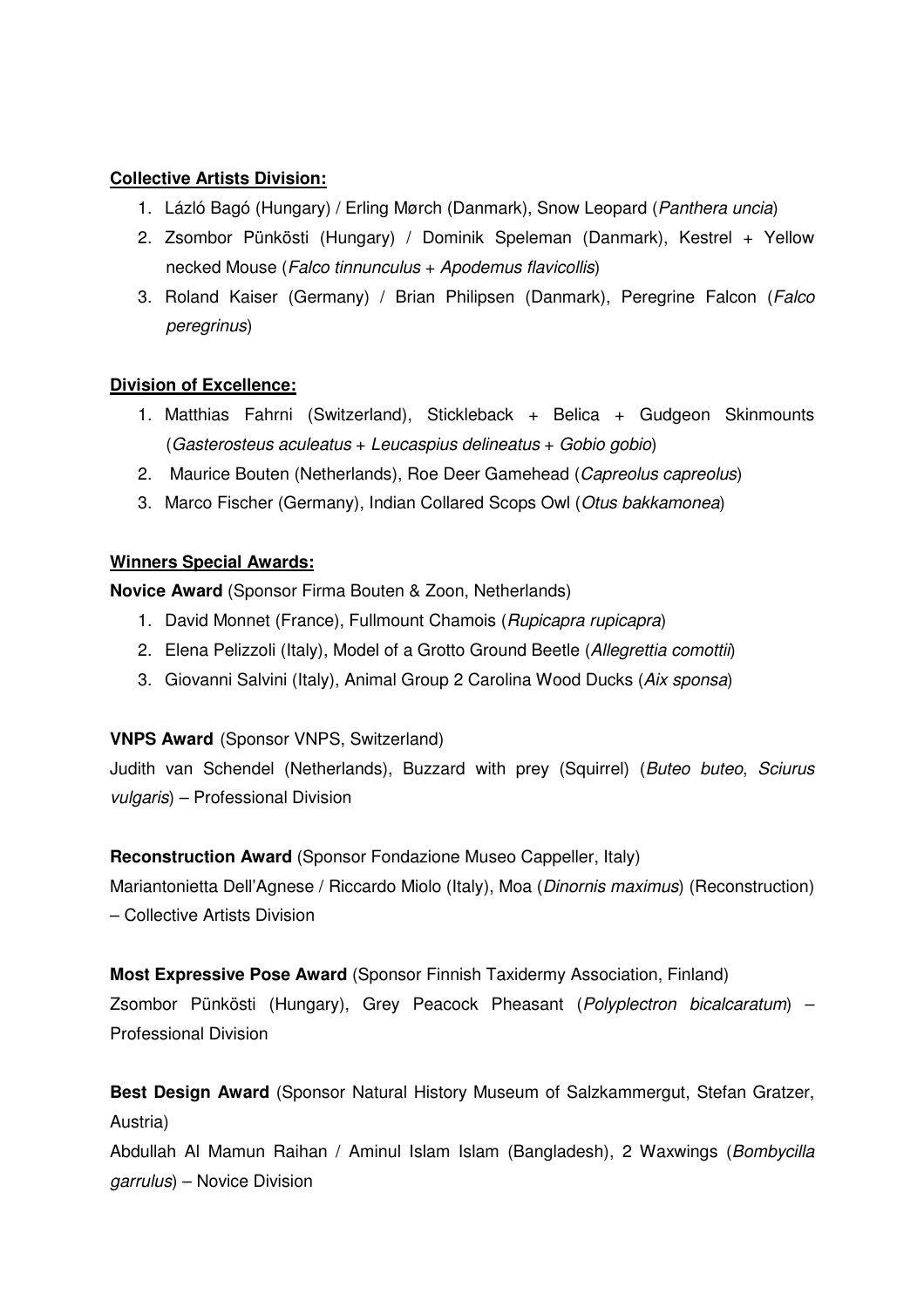**ATI Landscape Award** (Sponsor Italian Taxidermy Association, Associazione Tassidermisti Italiani, Italien)

- 1. Christopher Carlotti (Italy), Largemouth Bass (Micropterus salmoides) Professional Division
- 2. Tamás Gémesi (Hungary), Leopard with prey (Common Duiker) (Panthera pardus, Sylvicapra grimmia) – Professional Division
- 3. Cristiano Marin (Italy), Hooded Crow with Mallard Ducklings (Corvus corone cornix + Anas platyrhynchos) – Professional Division

**European Fish Taxidermy Award** (Sponsor Matthias & Helen Fahrni, Switzerland) Christopher Carlotti (Italy), Largemouth Bass (Micropterus salmoides) – Professional Division

**Kaiser Gyrfalcon Award** (Sponsor Roland Kaiser, Germany) Judith van Schendel (Netherlands), Buzzard with prey (Squirrel) (Buteo buteo, Sciurus vulgaris) – Professional Division

**Best Bird Eye Award** (Sponsor Eyeconic Store, Roger De Giorgio, Malta) Maurice Lunak (Germany), Brazilian Tanager (*Ramphocelus bresilius*) – Professional Division

**ETF Award** (Sponsor European Taxidermy Federation) Dominik Speleman (Danmark), Avocet (Mount and Skeleton) (*Recurvirostra avosetta*) – Master Division

**Karl Lange Award** (Sponsor KL-Glasaugen, David Lange, Germany) Igor Solovev (Russia), House Mouse (Mus musculus domesticus) Skinless Mount – Professional Division

**Schwarz Taxidermy Award** (Sponsor Schwarz Taxidermy, Franz Schwarz, Austria) Roland Kaiser (Germany), highest score in four different categories in Professional Division PB1 Small Birds: Siberian Jay (Perisoreus infaustus), PB2 Medium Birds: Barbary Falcon (Falco pelegrinoides babylonicus), PB3 Large Birds: Harris's Hawk (Parabuteo unicinctus) , PB4 Bird Groups: Siberian Goshawk (Accipiter gentilis albidus)

**Taxidermists' Choice Best of Show** (Sponsor VDP, Germany) Robert Stein (Germany), Grey Heron (Ardea cinerea) – Master Division